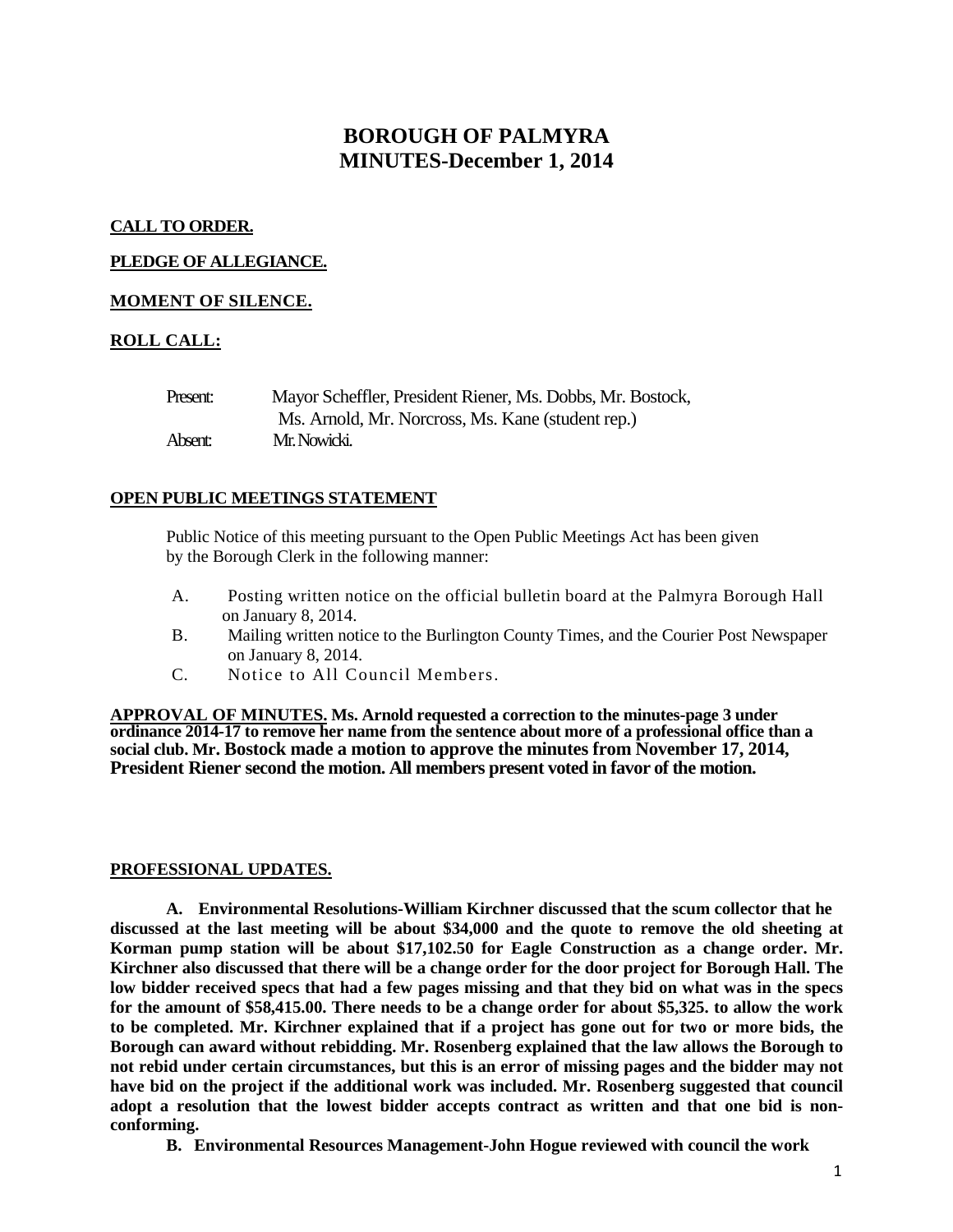**that still needs to be completed on the South side of Route 73. The State has awarded some of the funding to the Borough and is ready to move forward with disbursements. There will be planning meetings scheduled soon. The Palmyra Cove needs to be investigated as well. The properties should be considered by the State as all one project to cut the cost down. Mr. Rosenberg inquired if an access agreement will be needed for National Amusements properties. Mr. Hogue explained the State is not interested at this time in the National Amusements property. Mr. Gural discussed that the Bridge Commission will grant an access to the Borough for the work and that they are behind the project. President Riener if the Borough oversaw the financial process with the Cove? Mr. Gural explained that the Cove was the one to bring to the Borough attention that the site may have contamination on it. Mr. Gural explained that the Borough has control of the funds from the grant and that the approved work plan is paid through the grant.** 

## **ORDINANCES ON SECOND READING.**

**A. Ordinance 2014-15, An Ordinance Of The Borough Of Palmyra Amending The Sewer Usage Rates And Connection Fees. Mayor Scheffler requested that this be held till December 15th meeting. Mr. Norcross made a motion to open the public hearing on the ordinance, Ms. Dobbs second the motion. All members present voted in favor of the motion. No one from the public wishing to be heard, Mr. Norcross made a motion to continue the public hearing till the December 15th meeting, Ms. Dobbs second the motion. All members present voted in favor of the motion.** 

**A. Ordinance 2014-18, An Ordinance Authorizing Special Emergency Appropriations Pursuant To N.J.S.A. 40A:4-53(b) To Fund The Cost Associated With The Execution Of Codification For The Borough Of Palmyra, County Of Burlington, New Jersey. Mr. Norcross made a motion to open the ordinance to the public, President Riener second the motion. All members present voted in favor of the motion.** 

**Resident-inquired if money was put aside in last year's budget for this project. Mr. Gural explained that \$2,000 was put into the budget and that will cover the first payment.** 

**No one else wishing to be heard, Mr. Norcross made a motion to close the public portion, Ms. Dobbs second the motion. At the call of the roll, the vote was:**

**AYES: President Riener, Ms. Dobbs, Mr. Bostock, Ms. Arnold, Mr. Norcross.**

**NAYES: None. The ordinance was adopted on second and final reading and will take effect according to law after publication.** 

**B. Ordinance 2014-19, An Ordinance Of The Borough Of Palmyra Amending The Personnel Policies And Procedures Manual Regarding Health Benefits For Retired Employees And Opting Out Of Health Care Benefits. Mayor Scheffler requested that this ordinance be held till the**  next meeting of December 15<sup>th</sup>. Ms. Dobbs made a motion to open the ordinance for the public **hearing, President Riener second the motion. All members present voted in favor of the motion. Ms. Veitenheimer-Rowland inquired if this is just for retirees of the Borough. Mayor Scheffler explained that the ordinance will pertain to employees who retiree with a certain number of years working in the Borough and years in the state pension system. Mr. Gural explained that the ordinance will also deal with a buy-out that the Borough offers to employees that do not take the health care coverage the Borough offers. Mr. Norcross inquired if the employees has other insurance and wants to take the Borough insurance does the Borough have to pay for it. Mr. Gural replied that the Borough would have to provide health insurance for them.** 

**No one else wishing to be heard, Mr. Norcross made a motion to continue the public hearing till**  December 15<sup>th</sup>, President Riener second the motion. All members present voted in favor of the **motion.**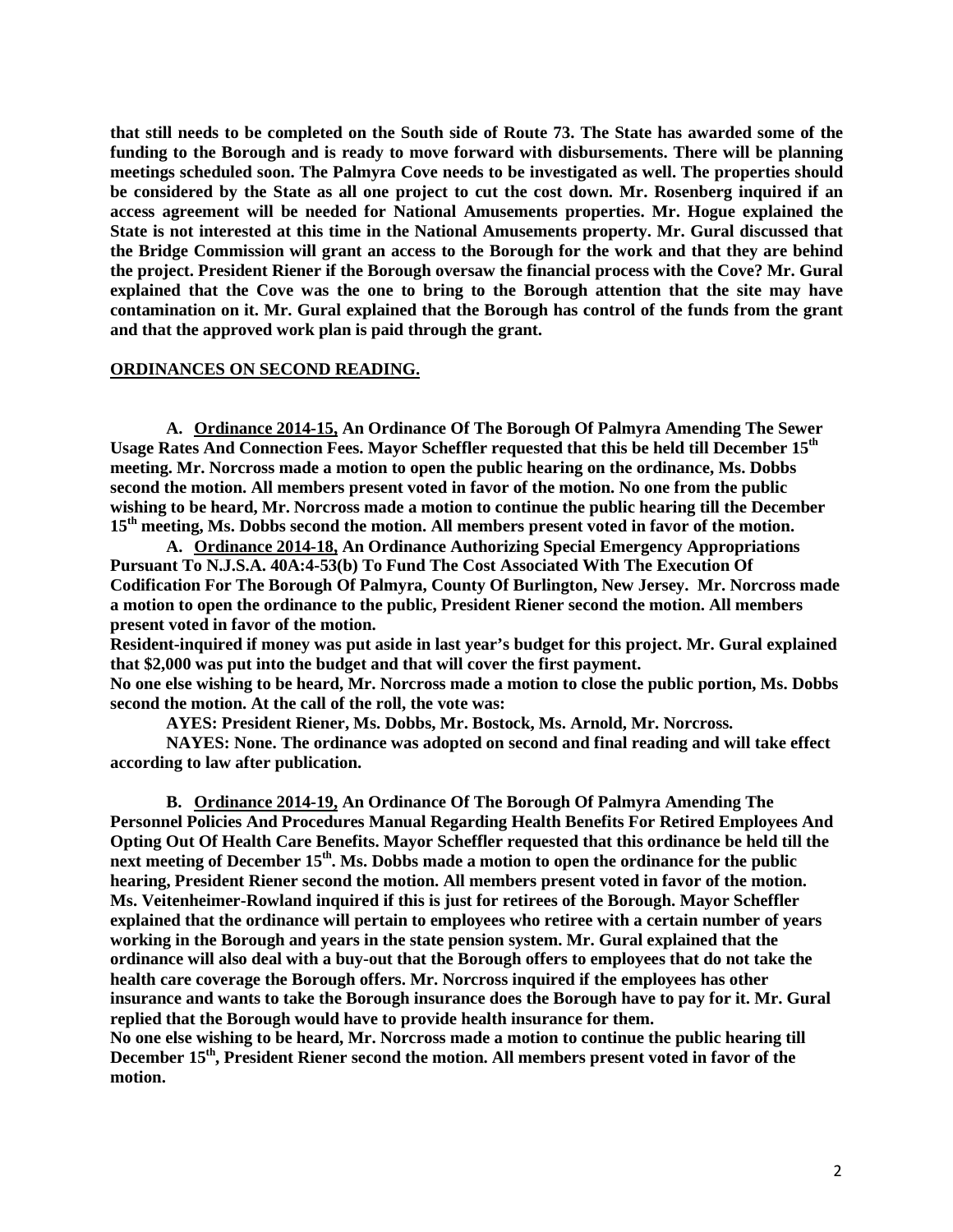#### **RESOLUTIONS.**

**A. Resolution 2014-226, Resolution Approving A Handicapped Space For 107 West Charles Street.**

**B. Resolution 2014-227, Resolution Door Project Bid.**

**Mr. Norcross made a motion to approve the Resolutions 2014-226 and 2014-227, Ms. Dobbs second the motion. At the call of the roll, the vote was:**

**AYES: President Riener, Ms. Dobbs, Mr. Bostock, Ms. Arnold, Mr. Norcross. NAYES: None.**

#### **DISCUSSION ITEMS.**

**A. Reorganization Date-Mayor Scheffler discussed that she would like to hold the reorganization meeting of the Borough on January 4th at 1pm or early afternoon. Mayor Scheffler requested that before the next meeting councilmembers let her know if they are available on that day.** 

**B. Professional RFP updates due December 5-2pm-Mr. Gural will review the RFP's and make a recommendation to council.** 

**C. Budget requests-All department budgets are due by Wednesday December 3. Mr. Gural explained that he emailed all of the non-profits to request financial information regarding their budget request. Mrs. Nagle will also mail the non-profits the request.**

**D. Email: Site lighting-Mayor Scheffler discussed that she had several emails from a resident about the lighting next door on a business. The Land Use Board engineer has looked at the lighting several times and has determined that it conforms to the ordinance for that lot. The email makes claims that some residents are not appearing in front of the Land Use Board and are given variances. Mayor Scheffler explained that all correspondence from this resident should now go through Ted's office.**

**E. Public Events-Mayor Scheffler announced that Santa will be coming around on the new firetruck starting at 6pm on Friday, December 5, 2014, tree lighting at 7pm at band shell, Christmas**  Bash-7:30pm at Community Center. December 19<sup>th</sup> at 7:15pm is Movie Night at Community **Center. There is a house decorating contest, registration due by December 15. Mr. Norcross discussed that he would like to get the businesses involved in decorating their store fronts as well.** 

**F. League of Municipalities-Mayor Scheffler explained that due to work she had to leave the conference early and has issued a check to reimburse the Borough.** 

**G. Police Department-Mayor Scheffler discussed that Chief Pearlman is requesting to hire an officer and she would like to see the police department become more diverse. Mr. Norcross explained that an officer has to be hired and put through the academy. Mayor Scheffler explained that an officer that needs to go through the academy would not be on patrol till the fall. Mr. Norcross inquired about the flagpole to put the Borough flag on in the court. Mr. Gural replied that it will be up for the next meeting.** 

**ADMINISTRATOR REPORT. Mr. Gural inquired if council members were attending the breakfast on December 4th sponsored by the Burlington County Chamber of Commerce. The breakfast is being held in Riverton. The JIF dinner is on December 16th in Marlton. Anyone wishing to attend should let him know and he will make reservations. Mr. Gural discussed that at the League Conference he had reviewed a property tax card program that some towns are using. Mr. Gural reminded everyone to get their final expense report to Mrs. Condo, CFO. The BAN notes are due December 2nd the Borough has been fortunate in getting low interest rates. This note would include the capital projects that council has approved in 2014. The tax office is now open till 6:30pm on Mondays only, an ad was placed in the Burlington County Times listing all of the events for**